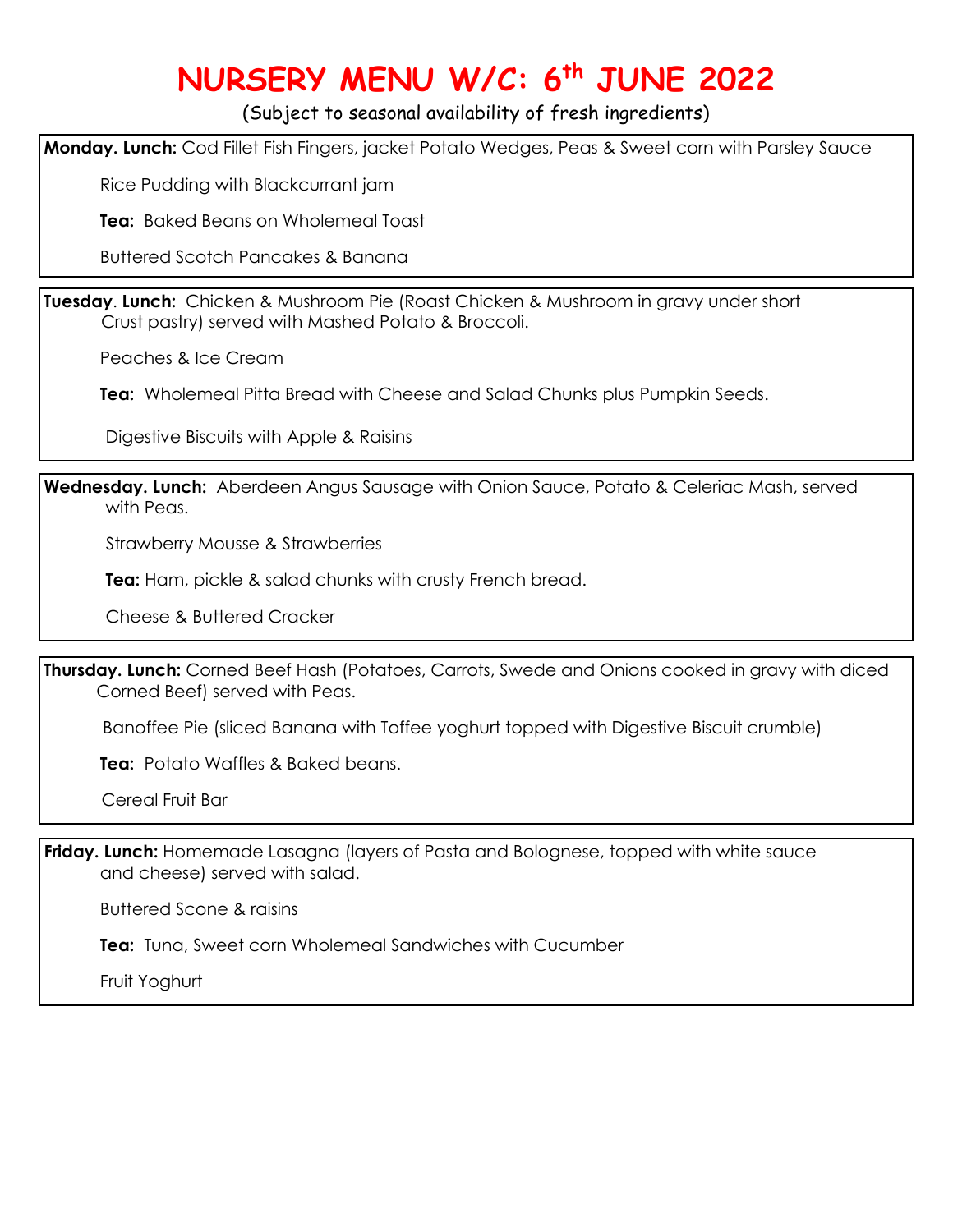## **NURSERY MENU W/C: 13th JUNE 2022**

(Subject to seasonal availability of fresh ingredients)

**Monday. Lunch:** Irish Stew (Tender diced Lamb, Potatoes, Carrots and Swede cooked with Leek and Onions) topped with mint Dumplings, served with peas.

Pear & Chocolate Trifle (Layered Pears, Chocolate Sponge and Custard)

**Tea:** Spaghetti on Wholemeal Toast with grated Cheese

Fig Roll & Grapes

ֺֺ

**Tuesday**. **Lunch:** Roast Chicken, Creamed Potatoes, Carrots and Sprouts with Sage & Onion gravy.

fruit fromage frais

 **Tea:** Minestrone Soup with grated Cheese and Ciabatta Bread

Buttered Fruit malt Loaf

**Wednesday. Lunch:** Sausage & Baked Bean Gumbo (Lean Pork & Herb Sausage cooked with Green Pepper, Baked Beans & Onions) served with Peas and Rice.

Strawberry Cheesecake

**Tea:** Melted Cheese on Wholemeal Toast with Tomato & Hummous dip.

Malt biscuit with satsuma

**Thursday. Lunch:** Pork & Apple Hotpot (Lean Minced Pork Steak, cooked with Bramley Apple, Swede & Carrot) served with Mashed Potato, peas and gravy.

Summer fruit compote & Ice Cream

**Tea:** Brussels Pate on Wholemeal Toast with cherry tomatoes

Oat Cake & Banana

**Friday. Lunch:** Admiral's Pie (layered fillet of Cod, boiled egg & mashed potato, topped with grated cheese and baked 'til golden brown), served with French green beans & savoury white sauce.

Tropical Fruit Salad (Banana, Pineapple, kiwi & Mango)

**Tea:** Hot buttered crumpets with Cheese, Hummous dip, Carrot & Celery sticks

Fruit Yoghurt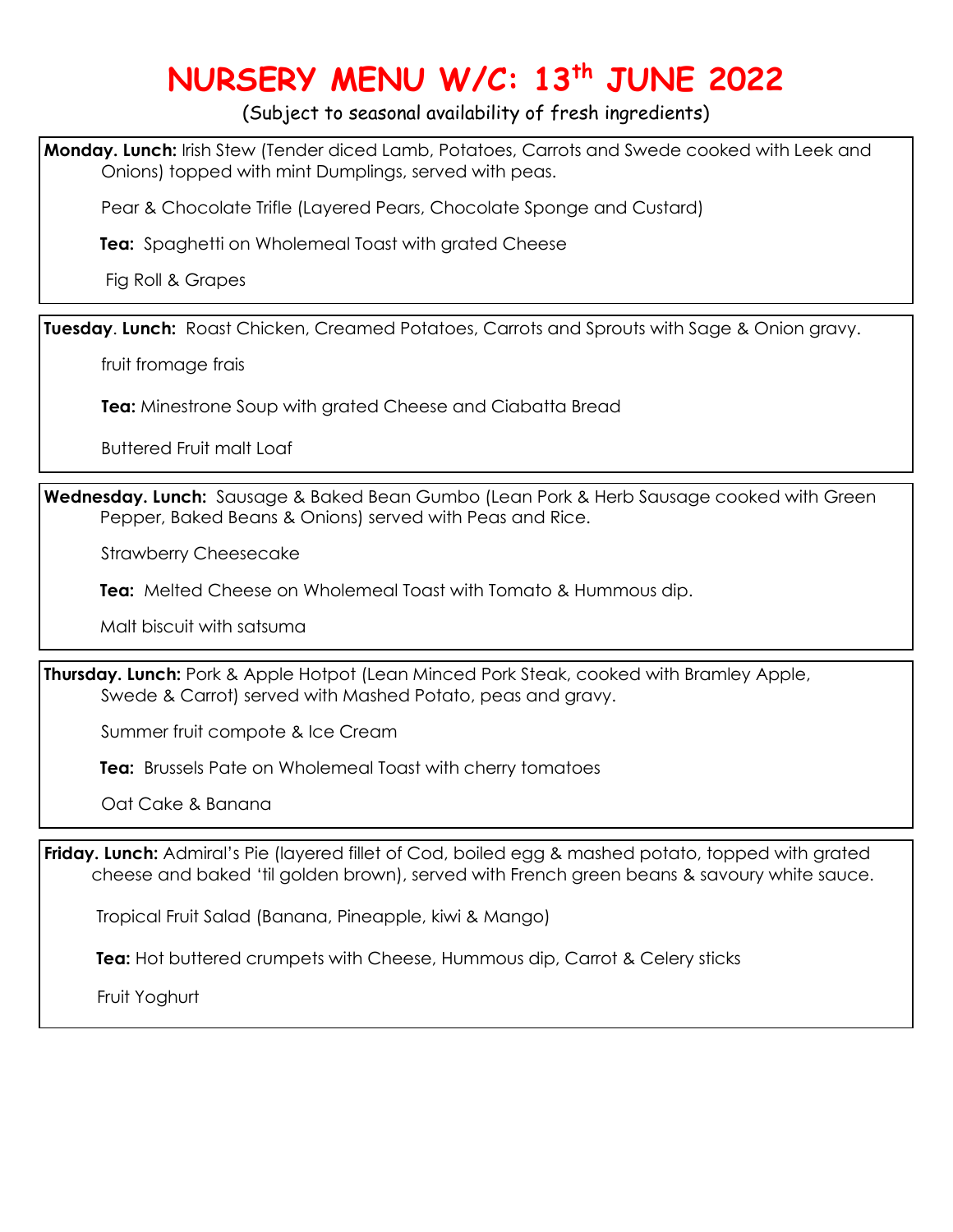## **NURSERY MENU W/C: 20th JUNE 2022**

#### (Subject to seasonal availability of fresh ingredients)

**Monday. Lunch:** Beef Stroganoff (Lean Minced Beef Steak, cooked with Onions, Green peppers and Mushrooms in a creamy sauce) served over Rice with Broccoli.

Stewed Fruit and ice cream

**Tea:** Scrambled eggs on wholemeal toast served with cherry tomatoes.

Lemon & Sultana Pancakes with Jam

**Tuesday. Lunch:** Spaghetti & Meatballs (Spaghetti smothered in homemade Tomato, Onion & Garlic Sauce & Topped with Swedish Pork & Beef Meatballs)

Banana's & Custard

l

l

l

 **Tea:** Wholemeal Pitta with Savoury Tuna mix & Salad Chunks

Flapjack & Sultanas

**Wednesday. Lunch:** Cottage Pie (Lean Minced beef cooked with Onion & gravy, topped with creamed potato and baked 'til golden brown) served with Carrots and Cauliflower.

Fruit Yoghurt

 **Tea:** Macaroni Cheese (Pasta smothered in cheese sauce) served with salad chunks & Sunflower seeds.

Buttered Crackers with Apple and Raisins

**Thursday. Lunch:** Sweet & Sour Chicken (Chicken, Onions, Sweet Pepper & Carrot in a Sweet & Sour Sauce) Served with noodles.

Angel cake and custard

**Tea:** Cod Fillet Fish Fingers & Spaghetti

Digestive Biscuit with Cheese and Grapes

**Friday. Lunch:** Mediterranean Beef (Lean diced beef cooked with Tomatoes, Sweet peppers, Courgettes & Onions) served over Penne Pasta.

Chocolate crepes and mandarin

 **Tea:** Sardines in Tomato Sauce on Wholemeal Toast with lettuce and cucumber

Banana Mousse